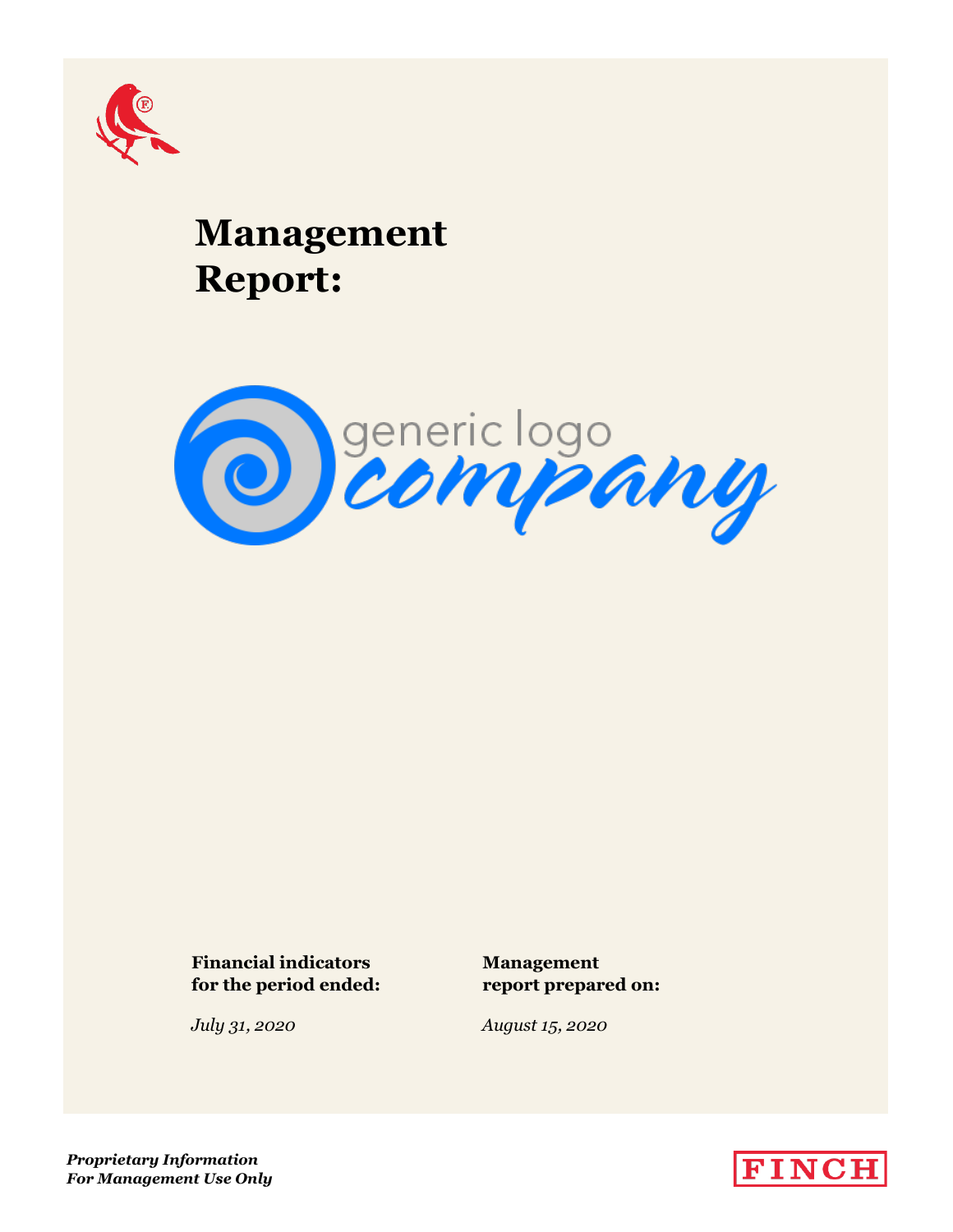### **Organization Name Budget vs. Actuals October - July, 2020**



*The cumulative YTD income is running ahead of budget by \$97,873 (a variance of 14%).*



*The cumulative YTD expenses are unfavorably overrunning the budget by \$126,012 (a variance of 18%).*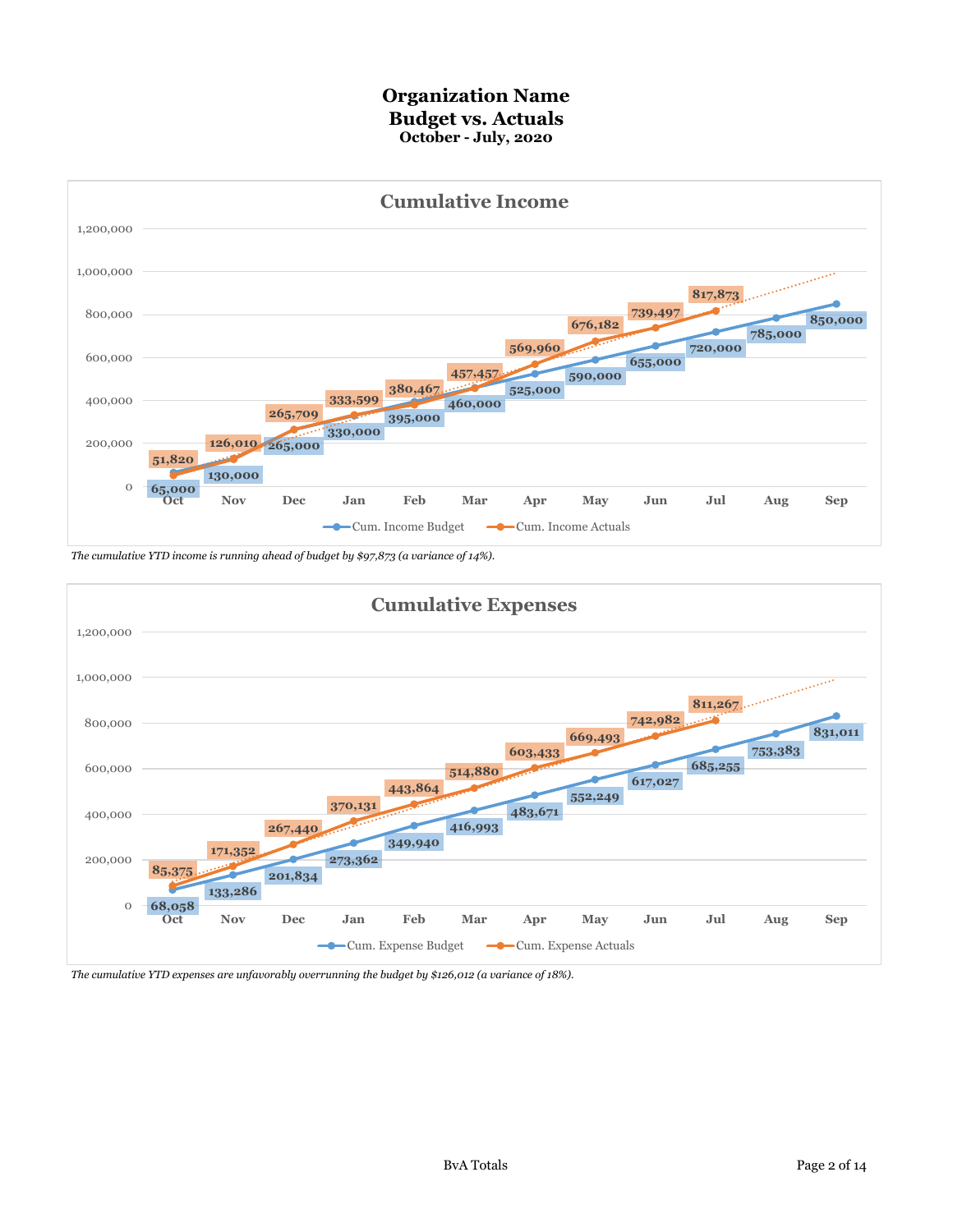### **Organization Name Budget vs. Actuals October - July, 2020**



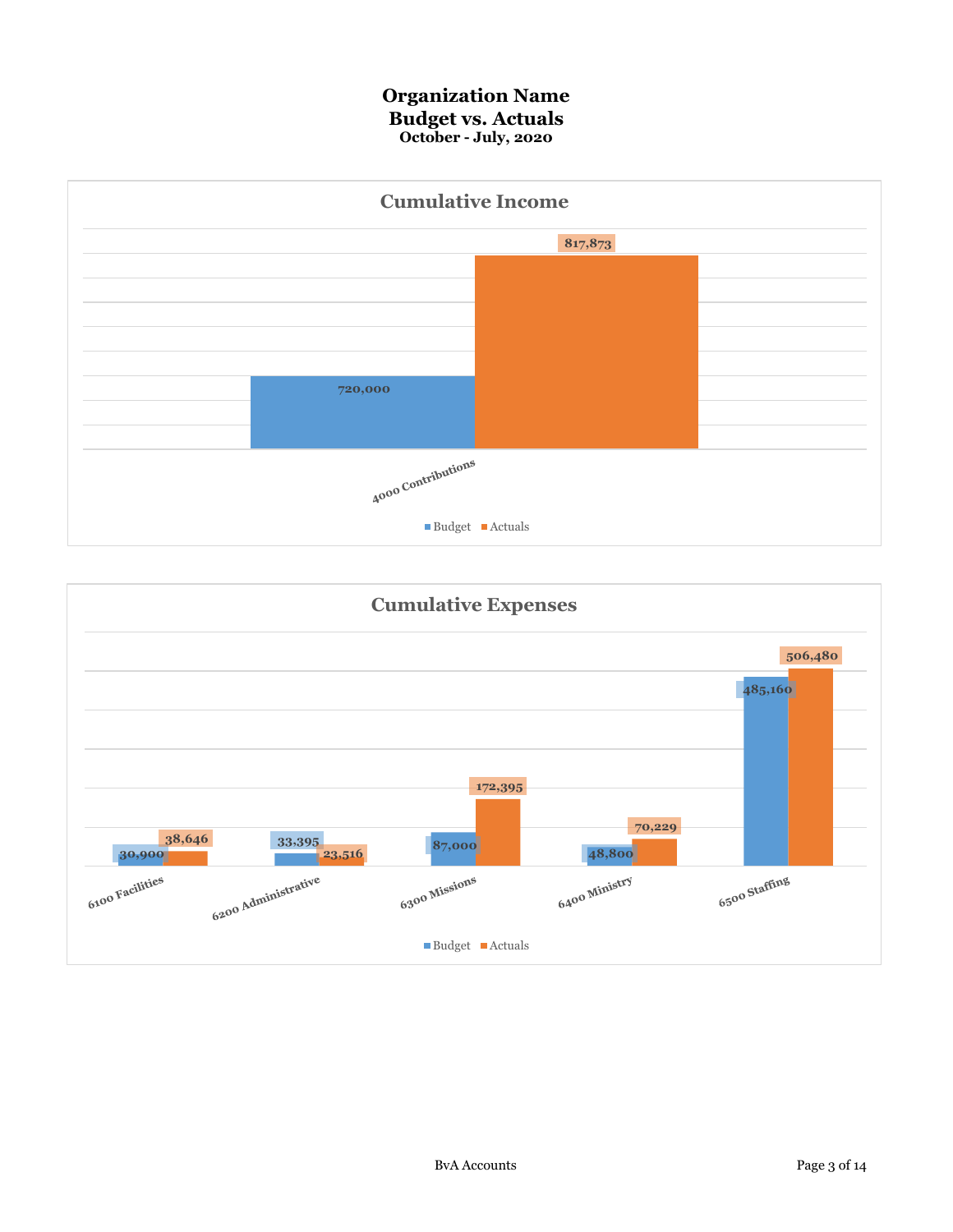#### **October - July, 2020 Statement of Activity Organization Name**

|                                 |           |                |          |           |           | Oct 2019 Nov 2019 Dec 2019 Jan 2020 Feb 2020 Mar 2020 Apr 2020 May 2020 Jun 2020 Jul 2020 |          |          |           |          | Total      | % of Total<br>Income | <b>YTD</b><br><b>Budget</b> | YTD Var.<br>$($ \$ | <b>YTD</b> Var.<br>(%) | Annual<br><b>Budget</b> | $%$ to<br>Annual |
|---------------------------------|-----------|----------------|----------|-----------|-----------|-------------------------------------------------------------------------------------------|----------|----------|-----------|----------|------------|----------------------|-----------------------------|--------------------|------------------------|-------------------------|------------------|
| Revenue                         |           |                |          |           |           |                                                                                           |          |          |           |          |            |                      |                             |                    |                        |                         |                  |
| 4000 Contributions              | 51,820    | 74,190         | 139,699  | 67,890    | 46,867    | 76,991                                                                                    | 112,503  | 106,222  | 63,315    | 78,376   | 817,873    | 100%                 | 720,000                     | 97,873             | 14%                    | 850,000                 | 96%              |
| <b>Total Revenue</b>            | 51,820    | 74,190         | 139,699  | 67,890    | 46,867    | 76,991                                                                                    | 112,503  | 106.222  | 63,315    | 78,376   | 817,873    | 100%                 | 720,000                     | 97,873             | 14%                    | 850,000                 | 96%              |
| <b>Gross Profit</b>             | 51,820    | 74,190         | 139,699  | 67,890    | 46,867    | 76,991                                                                                    | 112,503  | 106,222  | 63,315    | 78,376   | 817,873    | 100%                 | 720,000                     | 97,873             | 14%                    | 850,000                 | 96%              |
| <b>Expenditures</b>             |           |                |          |           |           |                                                                                           |          |          |           |          |            |                      |                             |                    |                        |                         |                  |
| <b>6100 Facilities</b>          | 7,090     | 2,581          | 4,822    | 4,942     | 3,146     | 2,808                                                                                     | 3,441    | 1,462    | 6,230     | 2,123    | 38,646     | 5%                   | 30,900                      | $-7,746$           | $-25%$                 | 37,550                  | 103%             |
| 6200 Administrative             | 1,812     | 3,299          | 1,996    | 2,303     | 1,819     | 2,315                                                                                     | 2,919    | 1,450    | 3,921     | 1,683    | 23,516     | 3%                   | 33,395                      | 9,879              | 30%                    | 52,765                  | 45%              |
| 6300 Missions                   | 19,097    | 17,489         | 18,708   | 26,846    | 12,795    | 12,784                                                                                    | 24,025   | 14,193   | 13,039    | 13,420   | 172,395    | 21%                  | 87,000                      | $-85,395$          | $-98%$                 | 104,400                 | 165%             |
| 6400 Ministry                   | 8,940     | 11,744         | 10,438   | 13,847    | 2,659     | 5,456                                                                                     | 12,817   | 467      | 2,368     | 1,492    | 70,229     | 9%                   | 48,800                      | $-21,429$          | $-44%$                 | 54,900                  | 128%             |
| 6500 Staffing                   | 48,436    | 50,864         | 60,124   | 54,752    | 53,314    | 47,653                                                                                    | 45,352   | 48,487   | 47,932    | 49,567   | 506,480    | 62%                  | 485,160                     | $-21,320$          | $-4%$                  | 581,396                 | 87%              |
| <b>Total Expenditures</b>       | 85,375    | 85,977         | 96,088   | 102,690   | 73,733    | 71,016                                                                                    | 88,554   | 66,060   | 73,489    | 68,285   | 811,267    | 99%                  | 685,255                     | $-126,012$         | $-18%$                 | 831,011                 | 98%              |
| <b>Net Operating Revenue</b>    | $-33,555$ | $-11,788$      | 43,611   | $-34,800$ | $-26,866$ | 5,975                                                                                     | 23,949   | 40,162   | $-10,174$ | 10,092   | 6,606      | 1%                   | 34,745                      | $-28,139$          | $-81%$                 | 18,989                  | 35%              |
| <b>Other Revenue</b>            |           |                |          |           |           |                                                                                           |          |          |           |          |            |                      |                             |                    |                        |                         |                  |
| 7000 Designated Income          | 2,631     | 3,432          | 5,215    | 3,024     | 4,247     | 3,876                                                                                     | 2,928    | 5,496    | 3,938     | 9,864    | 44,651     | 5%                   |                             | 44,651             |                        |                         |                  |
| <b>Interest Income</b>          | $\circ$   | $\overline{2}$ |          |           | 206       | $\Omega$                                                                                  | $\Omega$ | $\Omega$ | $\Omega$  | $\Omega$ | 213        | 0%                   |                             | 213                |                        |                         |                  |
| <b>Total Other Revenue</b>      | 2,633     | 3,434          | 5,216    | 3,025     | 4,453     | 3,876                                                                                     | 2,928    | 5,496    | 3,938     | 9,864    | 44,864     | 5%                   |                             | 44,864             |                        |                         |                  |
| <b>Other Expenditures</b>       |           |                |          |           |           |                                                                                           |          |          |           |          |            |                      |                             |                    |                        |                         |                  |
| 7100 Designated Expenses        | 4,095     | 2,786          | 4,480    | 3,318     | 3,865     | 29,305                                                                                    | 2,661    | 2,674    | 5,015     | 3,091    | 61,290     | 7%                   |                             | $-61,290$          |                        |                         |                  |
| <b>Depreciation Expense</b>     | 2,734     | 2,734          | 2,734    | 2,734     | 2,734     | 2,734                                                                                     | 2,734    | 2,734    | 2,734     | 2,734    | 27,340     | 3%                   |                             | $-27,340$          |                        |                         |                  |
| <b>Interest Expense</b>         | $-188$    | 125            | $-96$    | $-82$     | 100       | 2,522                                                                                     | $-427$   | $-633$   | $-802$    | $-151$   | 367        | 0%                   |                             | $-367$             |                        |                         |                  |
| <b>Total Other Expenditures</b> | 6,641     | 5,645          | 7,117    | 5,970     | 6,699     | 34,561                                                                                    | 4,968    | 4,775    | 6,946     | 5,674    | 88,997     | 11%                  | 10,000                      | $-78,997$          | $-790%$                | 12,000                  | 742%             |
| <b>Net Other Revenue</b>        | $-4,008$  | $-2,211$       | $-1,901$ | $-2,945$  | $-2,246$  | $-30,685$                                                                                 | $-2,040$ | 721      | -3,008    | 4,190    | $-44, 133$ | $-5%$                | $-10,000$                   | $-34,133$          | 341%                   | $-12,000$               | 368%             |
| <b>Net Revenue</b>              | $-37,563$ | $-13,999$      | 41,710   | $-37,745$ | $-29,112$ | $-24,710$                                                                                 | 21,909   | 40,884   | $-13,182$ | 14,281   | $-37,527$  | $-5%$                | 24,745                      | $-62,272$          | $-252%$                | 6,989                   | $-537%$          |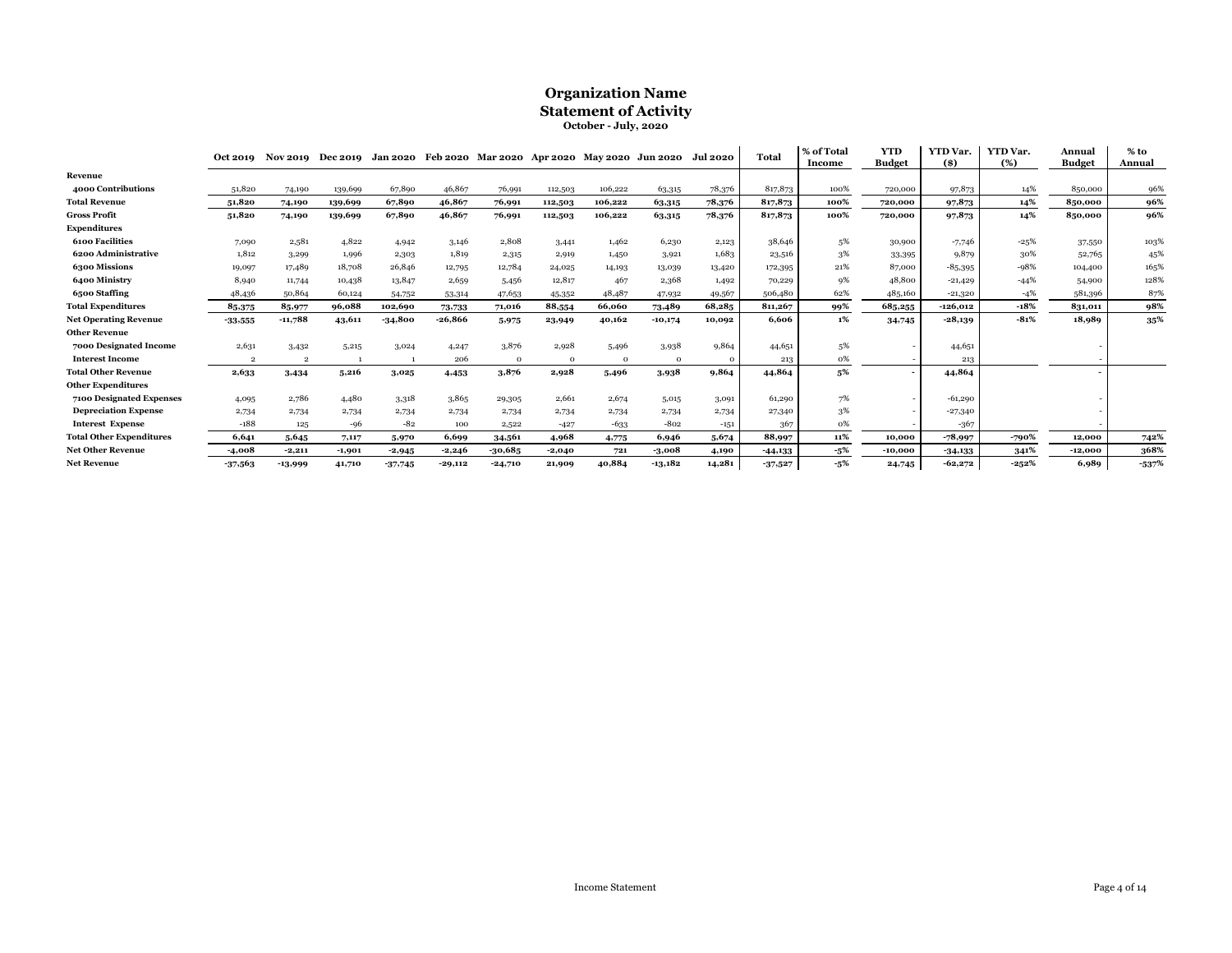## **Organization Name Detailed Statement of Activity October - July, 2020**

|                                                          | <b>Oct 2019</b> | <b>Nov 2019</b> | <b>Dec 2019</b> | <b>Jan 2020</b> | <b>Feb 2020</b> | <b>Mar 2020</b> | Apr 2020  | <b>May 2020</b> | <b>Jun 2020</b> | <b>Jul 2020</b> | <b>Total YTD</b> | <b>YTD Budget</b> |           | <b>YTD Variance Annual Budget</b> |
|----------------------------------------------------------|-----------------|-----------------|-----------------|-----------------|-----------------|-----------------|-----------|-----------------|-----------------|-----------------|------------------|-------------------|-----------|-----------------------------------|
| Revenue                                                  |                 |                 |                 |                 |                 |                 |           |                 |                 |                 |                  |                   |           |                                   |
| 4000 Contributions                                       |                 |                 |                 |                 |                 |                 |           |                 |                 |                 |                  |                   |           |                                   |
| 4020 Fund Income                                         |                 |                 |                 |                 |                 |                 |           |                 | 150             |                 | 150              |                   | 150       |                                   |
| 4030 General Fund Income                                 | 45,646          | 71,414          | 105,590         | 55,945          | 43,013          | 65,998          | 98,373    | 101,377         | 62,170          | 67,988          | 717,514          | 720,000           | $-2,486$  | 850,000                           |
| 4040 Missions Income                                     | 100             | 65              | 560             | 150             | 400             | 50              | 50        | 150             | 150             | 50              | 1,725            |                   | 1,725     |                                   |
| 4060 Special Income                                      | 5,804           | 2,611           | 32,031          | 7,096           | 3,355           | 10,843          | 13,980    | 4,495           | 845             | 10,027          | 91,086           |                   | 91,086    |                                   |
| 4070 Youth Income                                        | 270             | 100             | 1,518           | 4,699           | 100             | 100             | 100       | 200             |                 | 311             | 7,398            |                   | 7,398     |                                   |
| <b>Total 4000 Contributions</b>                          | 51,820          | 74,190          | 139,699         | 67,890          | 46,867          | 76,991          | 112,503   | 106,222         | 63,315          | 78,376          | 817,873          | 720,000           | 97,873    | 850,000                           |
| <b>Total Revenue</b>                                     | 51,820          | 74,190          | 139,699         | 67,890          | 46,867          | 76,991          | 112,503   | 106,222         | 63,315          | 78,376          | 817,873          | 720,000           | 97,873    | 850,000                           |
| <b>Gross Profit</b>                                      | 51,820          | 74,190          | 139,699         | 67,890          | 46,867          | 76,991          | 112,503   | 106,222         | 63,315          | 78,376          | 817,873          | 720,000           | 97,873    | 850,000                           |
| <b>Expenditures</b>                                      |                 |                 |                 |                 |                 |                 |           |                 |                 |                 |                  |                   |           |                                   |
| <b>6100 Facilities</b>                                   |                 |                 |                 |                 |                 |                 |           |                 |                 |                 |                  |                   |           |                                   |
| <b>6110 Custodial Supply</b>                             | 1,125           | 218             | 93              | 264             | 330             | 228             | 337       | $-1$            | 391             | 259             | 3,244            | 3,500             | 256       | 4,000                             |
| 6130 Grounds Repairs & Maintenance                       | 4,488           | 528             | 2,017           | 726             | 273             | 103             |           | 104             | 3,745           | 218             | 12,201           | 5,000             | $-7,201$  | 8,000                             |
| <b>6140 Property Taxes</b>                               |                 | 232             |                 |                 |                 |                 |           |                 |                 |                 | 232              | 250               | 18        | 250                               |
| <b>6150 Snow Removal</b>                                 |                 |                 | 248             | 893             | 525             |                 | 1,145     |                 | 350             |                 | 3,160            | 3,000             | $-160$    | 3,000                             |
| <b>6160 Utilities</b>                                    |                 |                 |                 |                 |                 |                 |           |                 |                 |                 |                  |                   |           |                                   |
| 6161 Electric                                            | 466             | 641             | 579             | 690             | 672             | 639             | 522       | 505             | 415             | 377             | 5,506            | 5,500             | $-6$      | 6,500                             |
| 6162 Garbage                                             | 445             | 445             | 465             | 445             | 445             | 445             | 445       | 445             | 445             | 484             | 4,509            | 4,000             | $-509$    | 4,800                             |
| 6163 Natural Gas                                         | 178             | 407             | 738             | 868             | 822             | 699             | 607       | 326             | 187             | 94              | 4,925            | 5,100             | 175       | 5,800                             |
| 6164 Sewer                                               |                 |                 |                 | 675             |                 |                 |           |                 |                 | 690             | 1,365            | 1,300             | $-65$     | 1,300                             |
| 6165 Telephone                                           | 305             | $11\,$          | 606             | 304             |                 | 611             | 306       |                 | 609             | $\mbox{-}88$    | 2,663            | 2,500             | $-163$    | 3,000                             |
| 6166 Water                                               | 83              | 100             | 77              | 80              | 80              | 82              | 78        | 84              | 87              | 90              | 840              | 750               | $-90$     | 900                               |
| <b>Total 6160 Utilities</b>                              | 1,476           | 1,603           | 2,464           | 3,061           | 2,019           | 2,477           | 1,959     | 1,360           | 1,744           | 1,647           | 19,809           | 19,150            | $-659$    | 22,300                            |
| <b>Total 6100 Facilities</b>                             | 7,090           | 2,581           | 4,822           | 4,942           | 3,146           | 2,808           | 3,441     | 1,462           | 6,230           | 2,123           | 38,646           | 30,900            | $-7,746$  | 37,550                            |
| 6200 Administrative                                      |                 |                 |                 |                 |                 |                 |           |                 |                 |                 |                  |                   |           |                                   |
| 6210 Advertising                                         |                 | 525             | 61              | 432             | 152             | 187             | 277       | 104             | 43              | 30              | 1,810            | 1,700             | $-110$    | 1,800                             |
| <b>6220 Bank Charges</b>                                 | 564             | 481             | 503             | 738             | 520             | 407             | 910       | 787             | 766             | 755             | 6,431            | 3,750             | $-2,681$  | 4,500                             |
| 6230 Auto Expenses                                       | 329             | 492             | 125             | $\rm 210$       | 620             | 208             |           |                 | 2,777           | 343             | 5,104            | 2,095             | $-3,009$  | 2,445                             |
| 6260 Insurance                                           |                 | 600             |                 |                 |                 |                 |           |                 |                 |                 | 600              |                   | $-600$    | 11,500                            |
| 6280 Office Equipment & Supplies                         | 919             | 1,007           | 1,308           | 805             | 527             | 1,235           | 1,141     | 434             | 386             | 554             | 8,317            | 7,350             | $-967$    | 8,820                             |
| <b>Total 6200 Administrative</b>                         | 1,812           | 3,299           | 1,996           | 2,303           | 1,819           | 2,315           | 2,919     | 1,450           | 3,921           | 1,683           | 23,516           | 33,395            | 9,879     | 52,765                            |
| 6300 Missions                                            |                 |                 |                 |                 |                 |                 |           |                 |                 |                 |                  |                   |           |                                   |
| 6310 Local Missions                                      | 1,284           | 1,132           | 984             | 1,094           | 1,140           | 1,346           | 3,041     | 1,271           | 2,305           | 1,201           | 14,798           | 15,000            | 202       | 18,000                            |
| 6320 Global Missions                                     | 13,431          | 14,048          | 14,132          | 20,419          | 8,840           | 9,263           | 17,644    | 7,975           | 5,599           | 9,083           | 120,433          | 40,000            | $-80,433$ | 48,000                            |
| 6330 Regional Missions                                   | 4,382           | 2,309           | 3,592           | 5,333           | 2,815           | 2,175           | 3,340     | 4,947           | 5,135           | 3,136           | 37,164           | 32,000            | $-5,164$  | 38,400                            |
| Total 6300 Gift & Donation Expense                       | 19,097          | 17,489          | 18,708          | 26,846          | 12,795          | 12,784          | 24,025    | 14,193          | 13,039          | 13,420          | 172,395          | 87,000            | $-85,395$ | 104,400                           |
| 6400 Ministry Expense                                    |                 |                 |                 |                 |                 |                 |           |                 |                 |                 |                  |                   |           |                                   |
| <b>6410 Conventions and Meetings</b>                     | 4,816           | 458             | 1,261           | 8,325           | 304             | 2,675           | 12,284    |                 |                 |                 | 30,124           | 15,000            | $-15,124$ | 16,500                            |
| 6420 Benevolence                                         |                 |                 |                 |                 |                 |                 |           |                 |                 |                 | $3^{\rm 2}$      |                   | 218       | 300                               |
| 6430 Materials & Supplies                                | 4,028           | 8,293           |                 | 3 <sup>2</sup>  | 1,871           | 2,603           | 326       | 461             | 2,333           | 1,293           | 31,367           | 250               | $-3,817$  | 31,150                            |
| 6440 Other Ministry Expense                              |                 | 2,695           | 5,455           | 4,705<br>421    |                 |                 |           | 6               |                 |                 | 7,067            | 27,550            | $-2,817$  |                                   |
| 6450 Pastoral Meals & Meetings                           | Q <sub>0</sub>  | 298             | 3,402<br>320    | 364             | 345<br>139      | 40<br>139       | 159<br>48 |                 | 35              | 200             | 1,639            | 4,250<br>1,750    | 111       | 4,850<br>2,100                    |
| <b>Total 6400 Ministry Expense</b>                       |                 |                 |                 |                 |                 |                 | 12,817    | 467             | 2,368           |                 | 70,229           | 48,800            | $-21,429$ |                                   |
| <b>6500 Staffing</b>                                     | 8,940           | 11,744          | 10,438          | 13,847          | 2,659           | 5,456           |           |                 |                 | 1,492           |                  |                   |           | 54,900                            |
|                                                          |                 |                 |                 |                 |                 |                 |           |                 |                 |                 |                  |                   |           |                                   |
| 6510 Administrative Payroll<br>6511 Benefits & Insurance | 1,696           |                 |                 |                 |                 |                 |           |                 |                 |                 |                  |                   |           |                                   |
|                                                          |                 | 1,696           | 1,696           | 1,732           | 1,732           | 1,732           | 1,093     | 1,732           | 1,732           | 1,759           | 16,600           | 17,140            | 540       | 20,572                            |
| 6512 Payroll Taxes                                       | 563<br>826      | 563<br>826      | 740             | 645             | 570<br>826      | 563<br>826      | 563       | 563<br>826      | 563             | 563             | 5,894            | 5,450             | $-444$    | 6,540                             |
| 6513 Retirement Contributions                            |                 |                 | 826             | 826             |                 |                 | 826       |                 | 826             | 826             | 8,260            | 8,260             |           | 9,912                             |
| 6514 Salaries & Wages                                    | 7,371           | 7,388           | 9,718           | 8,467           | 7,493           | 7,388           | 7,398     | 7,388           | 7,388           | 7,388           | 77,387           | 70,231            | $-7,156$  | 84,277                            |
| <b>Total 6510 Administrative Payroll</b>                 | 10,456          | 10,473          | 12,979          | 11,670          | 10,621          | 10,509          | 9,880     | 10,509          | 10,509          | 10,536          | 108,141          | 101,081           | $-7,060$  | 121,301                           |
| 6520 Pastoral Payroll                                    |                 |                 |                 |                 |                 |                 |           |                 |                 |                 |                  |                   |           |                                   |
| 6521 Benefits & Insurance                                | 7,445           | 7,852           | 8,169           | 7,634           | 8,237           | 7,219           | 5,478     | 8,030           | 7,551           | 9,131           | 76,747           | 75,570            | $-1,177$  | 90,684                            |
| 6522 Housing Allowance                                   | 14,540          | 14,540          | 14,540          | 14,540          | 14,920          | 14,920          | 14,920    | 14,920          | 14,920          | 14,920          | 147,680          | 145,400           | $-2,280$  | 174,480                           |
| 6523 Retirement Contributions                            | 2,618           | 2,618           | 2,618           | 2,618           | 6,618           | 2,618           | 2,618     | 2,618           | 2,618           | 2,618           | 30,180           | 30,180            |           | 35,416                            |
| 6524 Salaries & Wages                                    | $13,\!330$      | 15,212          | 21,785          | 18,148          | 12,832          | 12,332          | 12,382    | 12,332          | 12,332          | 12,332          | 143,016          | 130,429           | $-12,587$ | 156,515                           |
| <b>Total 6520 Pastoral Payroll</b>                       | 37,933          | 40,222          | 47,112          | 42,939          | 42,607          | 37,089          | 35,398    | 37,900          | 37,421          | 39,001          | 397,623          | 381,579           | $-16,044$ | 457,095                           |
| 6530 Study Material                                      | 47              | 170             | 33              | 142             | 86              | 55              | 74        | 79              | $\overline{2}$  | 30              | 716              | 2,500             | 1,784     | 3,000                             |
| <b>Total 6500 Staffing</b>                               | 48,436          | 50,864          | 60,124          | 54,752          | 53,314          | 47,653          | 45,352    | 48,487          | 47,932          | 49,567          | 506,480          | 485,160           | $-21,320$ | 581,396                           |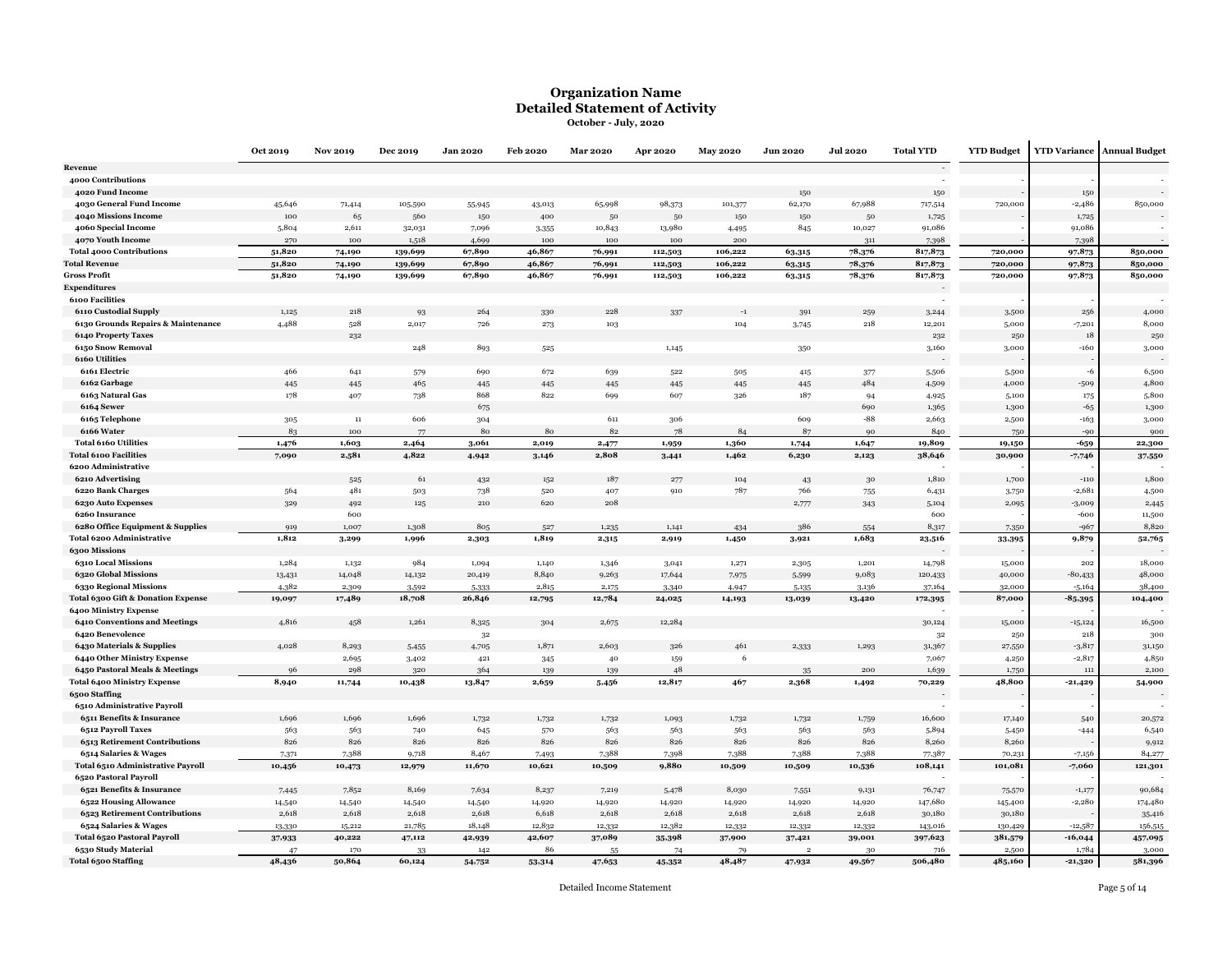|                                       | <b>Oct 2019</b> | <b>Nov 2019</b> | <b>Dec 2019</b> | <b>Jan 2020</b> | <b>Feb 2020</b> | <b>Mar 2020</b> | <b>Apr 2020</b> | <b>May 2020</b> | <b>Jun 2020</b> | <b>Jul 2020</b> | <b>Total YTD</b>         | <b>YTD Budget</b> |            | <b>YTD Variance Annual Budget</b> |
|---------------------------------------|-----------------|-----------------|-----------------|-----------------|-----------------|-----------------|-----------------|-----------------|-----------------|-----------------|--------------------------|-------------------|------------|-----------------------------------|
| <b>Total Expenditures</b>             | 85,375          | 85,977          | 96,088          | 102,690         | 73,733          | 71.016          | 88,554          | 66.060          | 73,489          | 68,285          | 811.267                  | 685,255           | $-126.012$ | 831,011                           |
| <b>Net Operating Revenue</b>          | $-33,555$       | $-11,788$       | 43,611          | $-34,800$       | $-26,866$       | 5,975           | 23,949          | 40,162          | $-10,174$       | 10,092          | 6,606                    | 34,745            | $-28,139$  | 18,989                            |
| <b>Other Revenue</b>                  |                 |                 |                 |                 |                 |                 |                 |                 |                 |                 |                          |                   |            |                                   |
| 7000 Designated Income                |                 |                 |                 |                 |                 |                 |                 |                 |                 |                 | $\overline{\phantom{a}}$ |                   |            | $\sim$                            |
| 7005 Awana Income                     | 226             | 230             | 1,080           | 270             | 100             | 350             | 160             |                 | 50              | 100             | 2,566                    |                   | 2,566      | $\sim$                            |
| 7010 Elder Income                     |                 | 1,000           | 1,000           | 1,000           | 1,000           | 1,000           | 1,000           | 1,000           | 1,000           | 1,000           | 9,000                    |                   | 9,000      | $\sim$                            |
| 7020 Deacons Income                   | 1,495           | 1,056           | 2,095           | 864             | 2,015           | 1,456           | 1,198           | 3,326           | 1,568           | 2,287           | 17,360                   |                   | 17,360     | $\sim$                            |
| 7030 Benevolence Income               | 375             | 436             | 700             | 270             | 500             |                 |                 |                 |                 | 730             | 3,011                    |                   | 3,011      | $\sim$                            |
| 7035 Other Fund Income                |                 | 200             | 200             | 200             | 200             | 200             | 200             | 850             | 200             | 5,057           | 7,307                    |                   | 7,307      | $\overline{\phantom{a}}$          |
| 7040 Missions Fund Income             | 535             | 510             | 140             | 420             | 432             | 870             | 370             | 320             | 1,120           | 690             | 5,407                    |                   | 5,407      | $\sim$                            |
| <b>Total 7000 Designated Income</b>   | 2,631           | 3,432           | 5,215           | 3,024           | 4,247           | 3,876           | 2,928           | 5,496           | 3,938           | 9,864           | 44,651                   |                   | 44,651     | $\sim$                            |
| <b>Interest Income</b>                |                 | $\overline{2}$  |                 |                 | 206             | $\Omega$        | $\Omega$        | $\Omega$        | $\Omega$        | $\Omega$        | 213                      |                   | 213        | $\sim$                            |
| <b>Total Other Revenue</b>            | 2,633           | 3,434           | 5,216           | 3,025           | 4,453           | 3,876           | 2,928           | 5,496           | 3,938           | 9,864           | 44,864                   |                   | 44,864     | $\sim$                            |
| <b>Other Expenditures</b>             |                 |                 |                 |                 |                 |                 |                 |                 |                 |                 |                          |                   |            |                                   |
| 7100 Designated Expenses              |                 |                 |                 |                 |                 |                 |                 |                 |                 |                 |                          |                   |            | $\sim$                            |
| 7110 Elders Expense                   | 1,269           | 1,398           | 1,000           | 1,000           | 1,000           | 25,750          | 1,000           | 1,000           | 1,000           | 1,000           | 35,417                   |                   | $-35,417$  | $\sim$                            |
| 7135 Other Fund Expense               | 2,826           | 1,388           | 3,480           | 2,318           | 2,865           | 3,555           | 1,661           | 1,674           | 4,015           | 2,091           | 25,873                   |                   | $-25,873$  | $\overline{\phantom{a}}$          |
| <b>Total 7100 Designated Expenses</b> | 4,095           | 2,786           | 4,480           | 3,318           | 3,865           | 29,305          | 2,661           | 2,674           | 5,015           | 3,091           | 61,290                   |                   | $-61,290$  | $\sim$                            |
| <b>Depreciation Expense</b>           | 2,734           | 2,734           | 2,734           | 2,734           | 2,734           | 2,734           | 2,734           | 2,734           | 2,734           | 2,734           | 27,340                   |                   | $-27,340$  |                                   |
| <b>Interest Expense</b>               | $-188$          | 125             | $-96$           | $-82$           | 100             | 2,522           | $-427$          | $-633$          | $-802$          | $-151$          | 367                      |                   | $-367$     | $\sim$                            |
| <b>Total Other Expenditures</b>       | 6,641           | 5,645           | 7,117           | 5,970           | 6,699           | 34,561          | 4,968           | 4,775           | 6,946           | 5,674           | 88,997                   | 10.000            | $-78,997$  | 12,000                            |
| <b>Net Other Revenue</b>              | $-4,008$        | $-2,211$        | $-1,901$        | $-2,945$        | $-2,246$        | $-30,685$       | $-2,040$        | 721             | $-3,008$        | 4,190           | $-44,133$                | $-10,000$         | $-34,133$  | $-12,000$                         |
| <b>Net Revenue</b>                    | $-37,563$       | $-13,999$       | 41,710          | $-37,745$       | $-29,112$       | $-24,710$       | 21,909          | 40,884          | $-13,182$       | 14,281          | $-37,527$                | 24,745            | $-62,272$  | 6,989                             |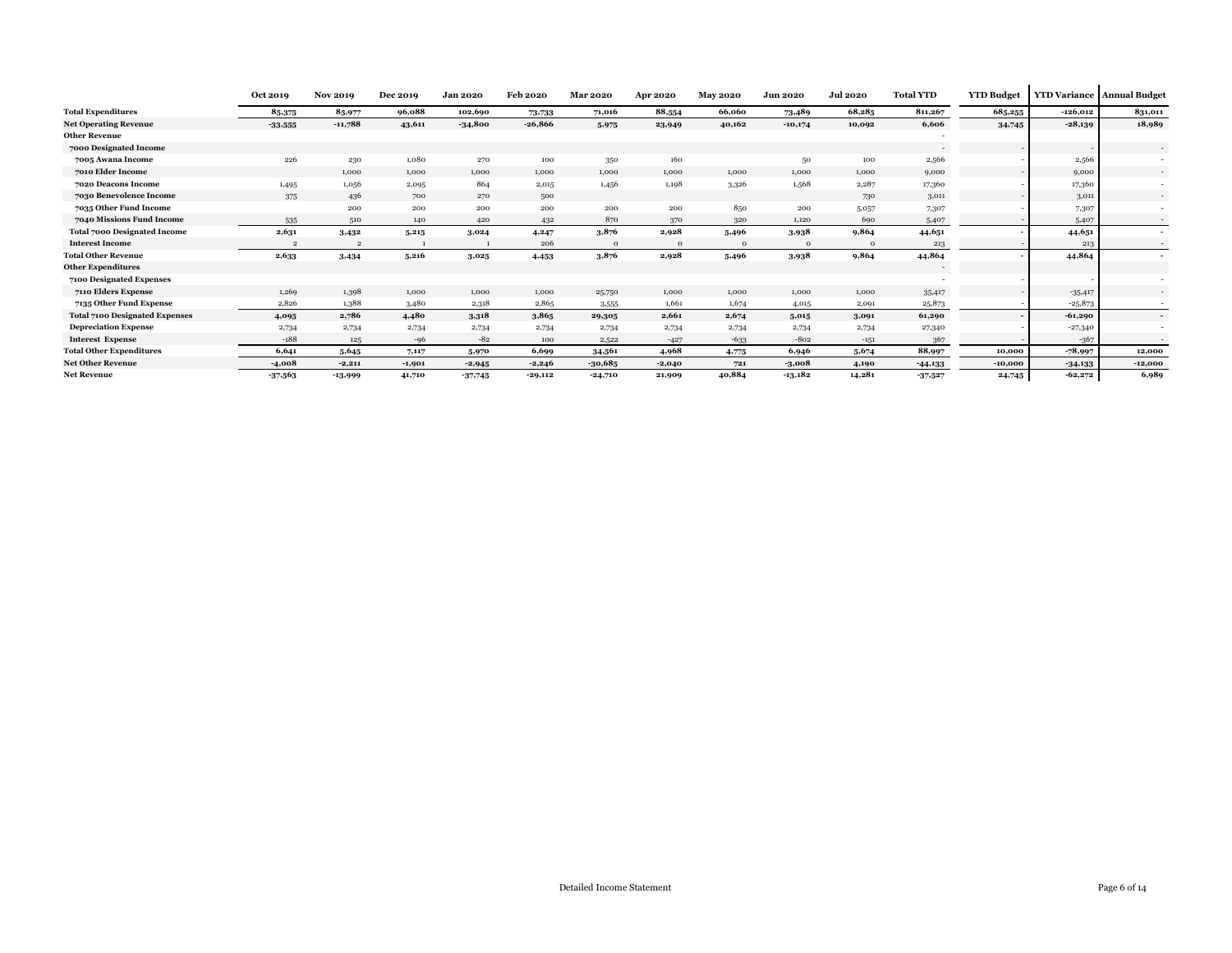# **Statement of Financial Position Organization Name**

**October - July, 2020**

|                                        | Oct 2019                 | <b>Nov 2019</b>          | <b>Dec 2019</b>          | <b>Jan 2020</b> | <b>Feb 2020</b>          | <b>Mar 2020</b>          | Apr 2020                 | <b>May 2020</b>          | Jun 2020             | <b>Jul 2020</b> | Total % of<br><b>Assets</b> |
|----------------------------------------|--------------------------|--------------------------|--------------------------|-----------------|--------------------------|--------------------------|--------------------------|--------------------------|----------------------|-----------------|-----------------------------|
| <b>ASSETS</b>                          |                          |                          |                          |                 |                          |                          |                          |                          |                      |                 |                             |
| <b>Current Assets</b>                  |                          |                          |                          |                 |                          |                          |                          |                          |                      |                 |                             |
| <b>Bank Accounts</b>                   |                          |                          |                          |                 |                          |                          |                          |                          |                      |                 |                             |
| Checking                               | 173,958                  | 163,039                  | 208,148                  | 173,437         | 145,561                  | 132,031                  | 150,545                  | 193,058                  | 181,648              | 199,241         | 26%                         |
| <b>Money Market Fund</b>               | 27,002                   | 27,004                   | 27,005                   | 27,006          | 27,212                   | 27,212                   | 27,212                   | 27,213                   | 27,213               | 27,213          | 4%                          |
| <b>Total Bank Accounts</b>             | 200,960                  | 190,043                  | 235,153                  | 200,443         | 172,773                  | 159,243                  | 177,757                  | 220,271                  | 208,860              | 226,454         | 29%                         |
| <b>Accounts Receivable</b>             |                          |                          |                          |                 |                          |                          |                          |                          |                      |                 |                             |
| 1200 Accounts Receivable               | $-21$                    | $-21$                    | $-21$                    | $-21$           | $-21$                    | $-21$                    | $-21$                    | $-21$                    | $-21$                | $-21$           | 0%                          |
| <b>Total Accounts Receivable</b>       | $-21$                    | $-21$                    | $-21$                    | $-21$           | $-21$                    | $-21$                    | $-21$                    | $-21$                    | $-21$                | $-21$           | о%                          |
| <b>Other Current Assets</b>            |                          |                          |                          |                 |                          |                          |                          |                          |                      |                 |                             |
| 1499 Undeposited Funds                 |                          |                          |                          |                 |                          |                          |                          |                          |                      |                 | 0%                          |
| <b>Total Other Current Assets</b>      | $\overline{\phantom{a}}$ | $\overline{\phantom{a}}$ | $\overline{\phantom{a}}$ | $\overline{a}$  | $\overline{\phantom{a}}$ | $\overline{\phantom{a}}$ | $\overline{\phantom{a}}$ | $\overline{\phantom{a}}$ | $\sim$               |                 | 0%                          |
| <b>Total Current Assets</b>            | 200,939                  | 190,022                  | 235,132                  | 200,422         | 172,752                  | 159,222                  | 177,736                  | 220,250                  | 208,839              | 226,433         | 29%                         |
| <b>Fixed Assets</b>                    |                          |                          |                          |                 |                          |                          |                          |                          |                      |                 |                             |
| <b>Fixed Assets</b>                    | 560,723                  | 557,989                  | 555,255                  | 552,521         | 549,787                  | 547,053                  | 544,319                  | 541,585                  | 538,851              | 536,117         | 69%                         |
| <b>Total Fixed Assets</b>              | 560,723                  | 557,989                  | 555,255                  | 552,521         | 549,787                  | 547,053                  | 544,319                  | 541,585                  | 538,851              | 536,117         | 69%                         |
| <b>Other Assets</b>                    |                          |                          |                          |                 |                          |                          |                          |                          |                      |                 |                             |
| 18300 Other Investments                | 9,916                    | 9,791                    | 9,887                    | 9,969           | 9,869                    | 7,347                    | 7,774                    | 8,407                    | 9,209                | 9,360           | 1%                          |
| <b>Total Other Assets</b>              | 9,916                    | 9,791                    | 9,887                    | 9,969           | 9,869                    | 7,347                    | 7,774                    | 8,407                    | 9,209                | 9,360           | 1%                          |
| <b>TOTAL ASSETS</b>                    | 771,577                  | 757,801                  | 800,274                  | 762,912         | 732,408                  | 713,622                  | 729,829                  | 770,242                  | 756,900              | 771,910         | 100%                        |
| <b>LIABILITIES AND EQUITY</b>          |                          |                          |                          |                 |                          |                          |                          |                          |                      |                 |                             |
| <b>Liabilities</b>                     |                          |                          |                          |                 |                          |                          |                          |                          |                      |                 |                             |
| <b>Current Liabilities</b>             |                          |                          |                          |                 |                          |                          |                          |                          |                      |                 |                             |
| <b>Accounts Payable</b>                |                          |                          |                          |                 |                          |                          |                          |                          |                      |                 |                             |
| <b>Accounts Payable</b>                | $-32$                    | 33                       | $-337$                   | 441             | $-37$                    | 5,784                    | 258                      | $-337$                   | $-324$               | 379             | 0%                          |
| <b>Total Accounts Payable</b>          | $-32$                    | 33                       | $-337$                   | 441             | $-37$                    | 5,784                    | 258                      | $-337$                   | $-324$               | 379             | 0%                          |
| <b>Other Current Liabilities</b>       |                          |                          |                          |                 |                          |                          |                          |                          |                      |                 |                             |
| 2100 Payroll Liabilities               | 5,199                    | 5,357                    | 6,490                    | 6,095           | 5,180                    | 5,283                    | 5,108                    | 5,232                    | 5,059                | 5,085           | 1%                          |
| 2110 Direct Deposit Liabilities        | $\sim$                   | $\sim$                   | $\overline{\phantom{a}}$ | $\sim$          | ÷,                       | $\sim$                   | $\sim$                   |                          | $\ddot{\phantom{1}}$ | $\sim$          | 0%                          |
| <b>Total Other Current Liabilities</b> | 5,199                    | 5,357                    | 6,490                    | 6,095           | 5,180                    | 5,283                    | 5,108                    | 5,232                    | 5,059                | 5,085           | $1\%$                       |
| <b>Total Current Liabilities</b>       | 5,167                    | 5,390                    | 6,152                    | 6,536           | 5,143                    | 11,067                   | 5,366                    | 4,895                    | 4,735                | 5,464           | 1%                          |
| <b>Total Liabilities</b>               | 5,167                    | 5,390                    | 6,152                    | 6,536           | 5,143                    | 11,067                   | 5,366                    | 4,895                    | 4,735                | 5,464           | $1\%$                       |
| Equity                                 |                          |                          |                          |                 |                          |                          |                          |                          |                      |                 |                             |
| 3000 Equity                            |                          |                          | $\overline{\phantom{a}}$ |                 |                          |                          |                          |                          |                      |                 | 0%                          |
| 3900 Retained Earnings                 | 667,711                  | 667,711                  | 667,711                  | 667,711         | 667,711                  | 667,711                  | 667,711                  | 667,711                  | 667,711              | 667,711         | 87%                         |
| Awana                                  | 4,349                    | 4,349                    | 4,349                    | 4,349           | 4,349                    | 4,349                    | 4,349                    | 4,349                    | 4,349                | 4,349           | 1%                          |
| <b>Elder Fund</b>                      | 80,943                   | 80,943                   | 80,943                   | 80,943          | 80,943                   | 80,943                   | 80,943                   | 80,943                   | 80,943               | 80,943          | 10%                         |
| <b>Deacons Fund</b>                    | 15,930                   | 15,930                   | 15,930                   | 15,930          | 15,930                   | 15,930                   | 15,930                   | 15,930                   | 15,930               | 15,930          | 2%                          |
| <b>Benevolence Fund</b>                | 3,648                    | 3,648                    | 3,648                    | 3,648           | 3,648                    | 3,648                    | 3,648                    | 3,648                    | 3,648                | 3,648           | 0%                          |
| <b>Missions Fund</b>                   | 8,821                    | 8,821                    | 8,821                    | 8,821           | 8,821                    | 8,821                    | 8,821                    | 8,821                    | 8,821                | 8,821           | 1%                          |
| <b>Net Revenue</b>                     | $-37,563$                | $-51,562$                | $-9,852$                 | $-47,597$       | $-76,708$                | $-101,418$               | $-79,510$                | $-38,626$                | $-51,808$            | $-37,527$       | $-5%$                       |
| <b>Total Equity</b>                    | 766,410                  | 752,411                  | 794,121                  | 756,376         | 727,265                  | 702,555                  | 724,463                  | 765,347                  | 752,165              | 766,446         | 99%                         |
| TOTAL LIABILITIES AND EQUITY           | 771,577                  | 757,801                  | 800,274                  | 762,912         | 732,408                  | 713,622                  | 729,829                  | 770,242                  | 756,900              | 771,910         | 100%                        |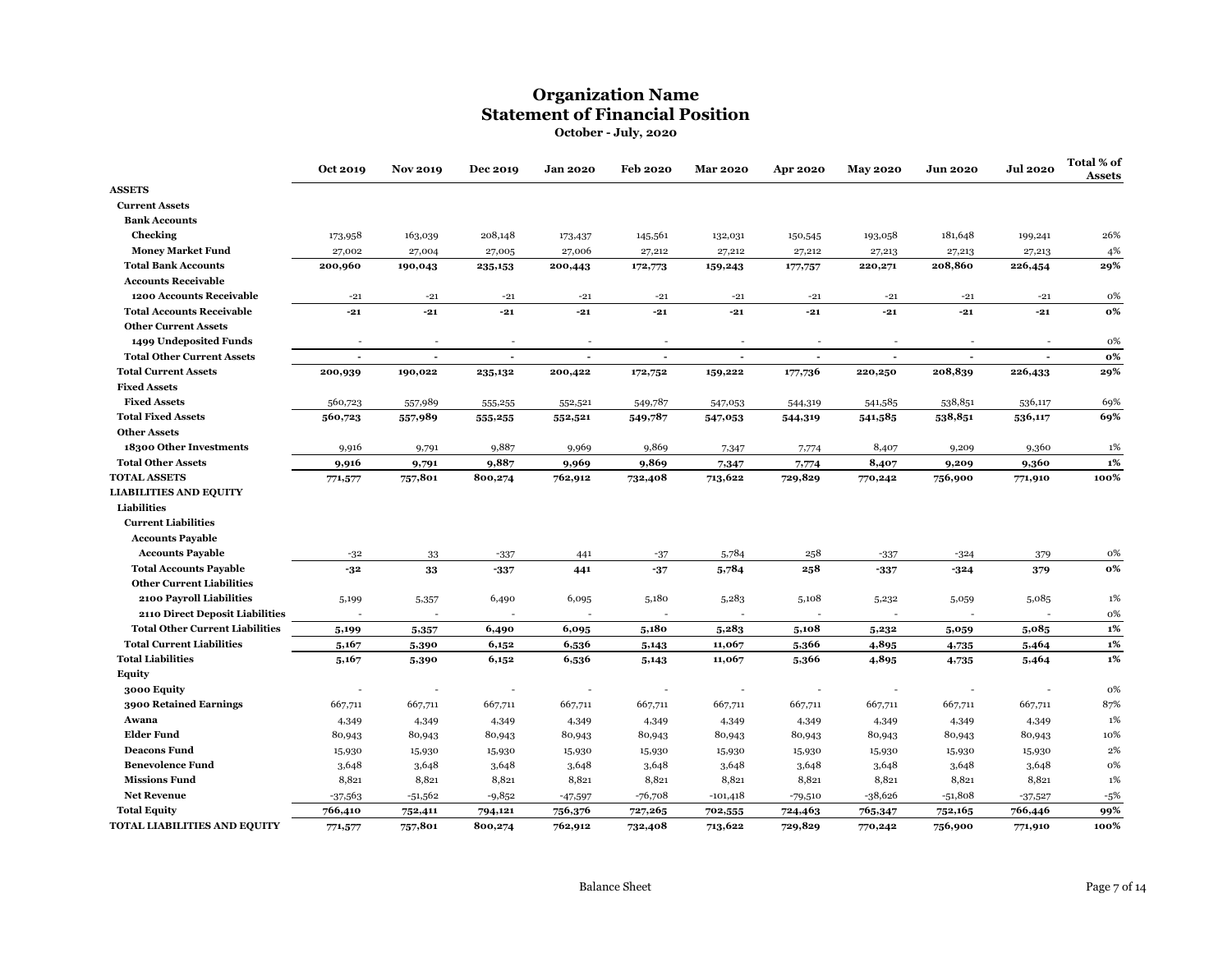# **Organization Name Detailed Statement of Financial Position**

**October - July, 2020**

|                                   |                          |                          |                          |                          |                          | Oct 2019 Nov 2019 Dec 2019 Jan 2020 Feb 2020 Mar 2020 Apr 2020 May 2020 Jun 2020 Jul 2020 |                          |                          |                |                          | Total % of<br><b>Assets</b> |
|-----------------------------------|--------------------------|--------------------------|--------------------------|--------------------------|--------------------------|-------------------------------------------------------------------------------------------|--------------------------|--------------------------|----------------|--------------------------|-----------------------------|
| <b>ASSETS</b>                     |                          |                          |                          |                          |                          |                                                                                           |                          |                          |                |                          |                             |
| <b>Current Assets</b>             |                          |                          |                          |                          |                          |                                                                                           |                          |                          |                |                          |                             |
| <b>Bank Accounts</b>              |                          |                          |                          |                          |                          |                                                                                           |                          |                          |                |                          |                             |
| Checking                          | 173,958                  | 163,039                  | 208,148                  | 173,437                  | 145,561                  | 132,031                                                                                   | 150,545                  | 193,058                  | 181,648        | 199,241                  | 26%                         |
| <b>Money Market Fund</b>          | 27,002                   | 27,004                   | 27,005                   | 27,006                   | 27,212                   | 27,212                                                                                    | 27,212                   | 27,213                   | 27,213         | 27,213                   | 4%                          |
| <b>Total Bank Accounts</b>        | 200,960                  | 190,043                  | 235,153                  | 200,443                  | 172,773                  | 159,243                                                                                   | 177,757                  | 220,271                  | 208,860        | 226,454                  | 29%                         |
| <b>Accounts Receivable</b>        |                          |                          |                          |                          |                          |                                                                                           |                          |                          |                |                          |                             |
| 1200 Accounts Receivable          | $-21$                    | $-21$                    | $-21$                    | $-21$                    | $-21$                    | $-21$                                                                                     | $-21$                    | $-21$                    | $-21$          | $-21$                    | 0%                          |
| <b>Total Accounts Receivable</b>  | $-21$                    | $-21$                    | $-21$                    | $-21$                    | $-21$                    | $-21$                                                                                     | $-21$                    | $-21$                    | $-21$          | $-21$                    | 0%                          |
| <b>Other Current Assets</b>       |                          |                          |                          |                          |                          |                                                                                           |                          |                          |                |                          |                             |
| 1499 Undeposited Funds            | $\overline{\phantom{a}}$ | $\overline{\phantom{a}}$ | $\overline{\phantom{a}}$ | $\overline{\phantom{a}}$ | $\overline{\phantom{a}}$ | $\overline{\phantom{a}}$                                                                  | $\overline{\phantom{a}}$ | $\overline{\phantom{a}}$ |                | $\overline{\phantom{a}}$ | 0%                          |
| <b>Total Other Current Assets</b> | $\overline{\phantom{a}}$ | $\blacksquare$           | $\blacksquare$           | $\sim$                   | $\blacksquare$           | $\blacksquare$                                                                            | $\sim$                   | ÷,                       | $\blacksquare$ |                          | 0%                          |
| <b>Total Current Assets</b>       | 200,939                  | 190,022                  | 235,132                  | 200,422                  | 172,752                  | 159,222                                                                                   | 177,736                  | 220,250                  | 208,839        | 226,433                  | 29%                         |
| <b>Fixed Assets</b>               |                          |                          |                          |                          |                          |                                                                                           |                          |                          |                |                          |                             |
| <b>Fixed Assets</b>               |                          |                          |                          |                          |                          |                                                                                           |                          |                          |                |                          | 0%                          |
| <b>Accum Depr Building</b>        | $-676,445$               | $-679,091$               | $-681,737$               | $-684,383$               | $-687,029$               | $-689,675$                                                                                | $-692,321$               | $-694,967$               | $-697,613$     | $-700,259$               | $-91%$                      |
| <b>Accum Depr - TI</b>            | $-42,832$                | $-42,920$                | $-43,008$                | $-43,096$                | $-43,184$                | $-43,272$                                                                                 | $-43,360$                | $-43,448$                | $-43,536$      | $-43,624$                | $-6%$                       |
| <b>Building</b>                   | 634,000                  | 634,000                  | 634,000                  | 634,000                  | 634,000                  | 634,000                                                                                   | 634,000                  | 634,000                  | 634,000        | 634,000                  | 82%                         |
| <b>Youth Building</b>             | 569,000                  | 569,000                  | 569,000                  | 569,000                  | 569,000                  | 569,000                                                                                   | 569,000                  | 569,000                  | 569,000        | 569,000                  | 74%                         |
| <b>Youth Building TI</b>          | 36,000                   | 36,000                   | 36,000                   | 36,000                   | 36,000                   | 36,000                                                                                    | 36,000                   | 36,000                   | 36,000         | 36,000                   | 5%                          |
| <b>Main Building TI</b>           | 41,000                   | 41,000                   | 41,000                   | 41,000                   | 41,000                   | 41,000                                                                                    | 41,000                   | 41,000                   | 41,000         | 41,000                   | 5%                          |
| <b>Total Fixed Assets</b>         | 560,723                  | 557,989                  | 555,255                  | 552,521                  | 549,787                  | 547,053                                                                                   | 544,319                  | 541,585                  | 538,851        | 536,117                  | 69%                         |
| <b>Total Fixed Assets</b>         | 560,723                  | 557,989                  | 555,255                  | 552,521                  | 549,787                  | 547,053                                                                                   | 544,319                  | 541,585                  | 538,851        | 536,117                  | 69%                         |
| <b>Other Assets</b>               |                          |                          |                          |                          |                          |                                                                                           |                          |                          |                |                          |                             |
| 18300 Other Investments           | 9,916                    | 9,791                    | 9,887                    | 9,969                    | 9,869                    | 7,347                                                                                     | 7,774                    | 8,407                    | 9,209          | 9,360                    | 1%                          |
| <b>Total Other Assets</b>         | 9,916                    | 9,791                    | 9,887                    | 9,969                    | 9,869                    | 7,347                                                                                     | 7,774                    | 8,407                    | 9,209          | 9,360                    | 1%                          |
| <b>TOTAL ASSETS</b>               | 771,577                  | 757,801                  | 800,274                  | 762,912                  | 732,408                  | 713,622                                                                                   | 729,829                  | 770,242                  | 756,900        | 771,910                  | 100%                        |
| <b>LIABILITIES AND EQUITY</b>     |                          |                          |                          |                          |                          |                                                                                           |                          |                          |                |                          |                             |
| Liabilities                       |                          |                          |                          |                          |                          |                                                                                           |                          |                          |                |                          |                             |
| <b>Current Liabilities</b>        |                          |                          |                          |                          |                          |                                                                                           |                          |                          |                |                          |                             |
| <b>Accounts Payable</b>           |                          |                          |                          |                          |                          |                                                                                           |                          |                          |                |                          |                             |
| <b>Accounts Payable</b>           | $-32$                    | $33\,$                   | $-337$                   | 441                      | $\mbox{--}37$            | 5,784                                                                                     | 258                      | $-337$                   | $-324$         | 379                      | 0%                          |
| <b>Total Accounts Payable</b>     | $-32$                    | 33                       | $-337$                   | 441                      | $-37$                    | 5,784                                                                                     | 258                      | $-337$                   | $-324$         | 379                      | 0%                          |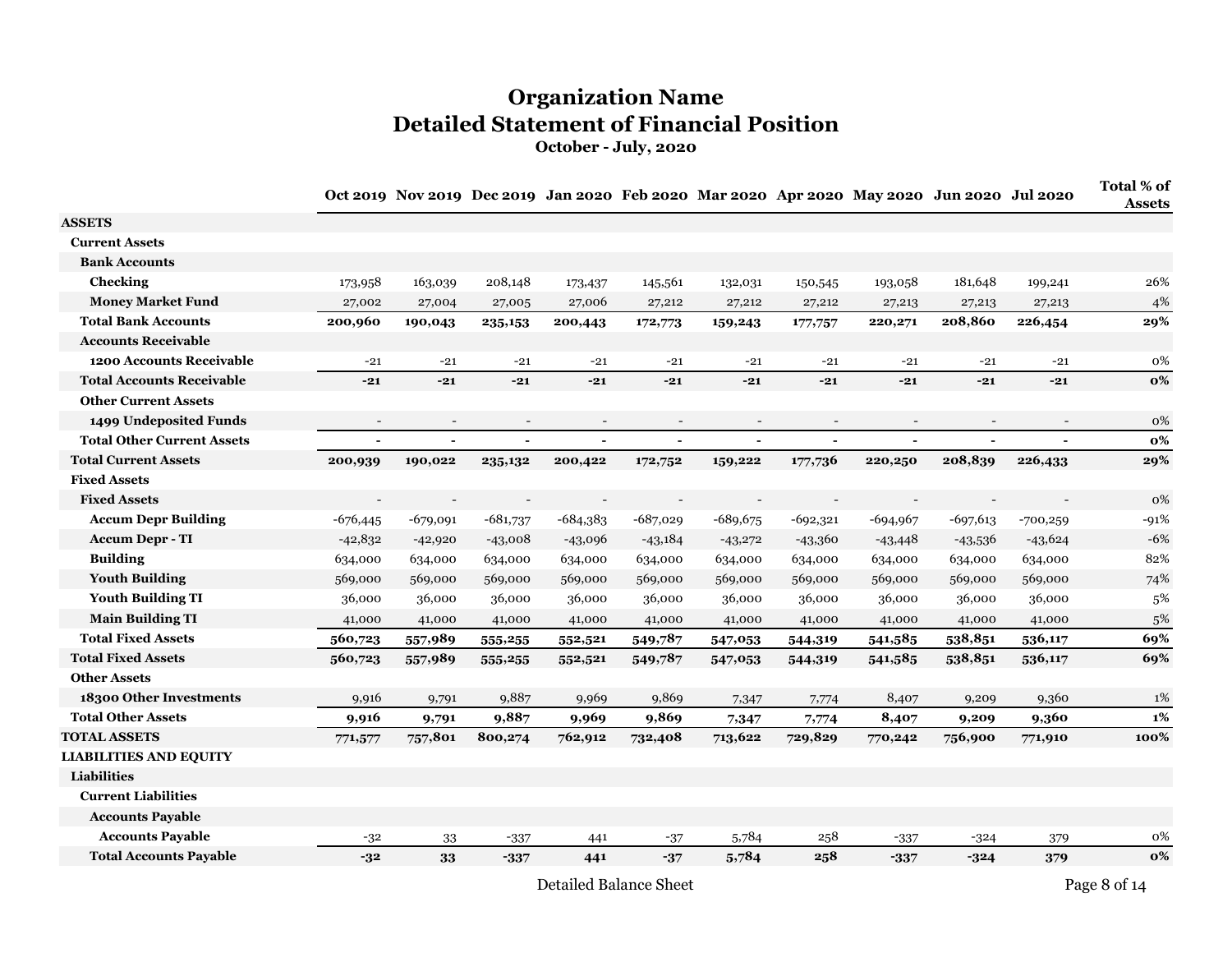|                                        |                          | $\sqrt{2}$ $\sqrt{2}$ $\sqrt{2}$ $\sqrt{2}$ $\sqrt{2}$ $\sqrt{2}$ $\sqrt{2}$ $\sqrt{2}$ $\sqrt{2}$ $\sqrt{2}$ $\sqrt{2}$ $\sqrt{2}$ $\sqrt{2}$ $\sqrt{2}$ $\sqrt{2}$ $\sqrt{2}$ $\sqrt{2}$ $\sqrt{2}$ $\sqrt{2}$ $\sqrt{2}$ $\sqrt{2}$ $\sqrt{2}$ $\sqrt{2}$ $\sqrt{2}$ $\sqrt{2}$ $\sqrt{2}$ $\sqrt{2}$ $\sqrt{2$ | $DUU = UIY$              |                          | $64.2020$ $100200$       |                          | $M0 = 0 = 0$ (ii) $= 0 = 0$ | m, m, m, m               |                          |                          | Assets |
|----------------------------------------|--------------------------|--------------------------------------------------------------------------------------------------------------------------------------------------------------------------------------------------------------------------------------------------------------------------------------------------------------------|--------------------------|--------------------------|--------------------------|--------------------------|-----------------------------|--------------------------|--------------------------|--------------------------|--------|
| <b>Other Current Liabilities</b>       |                          |                                                                                                                                                                                                                                                                                                                    |                          |                          |                          |                          |                             |                          |                          |                          |        |
| 2100 Payroll Liabilities               | 5,199                    | 5,357                                                                                                                                                                                                                                                                                                              | 6,490                    | 6,095                    | 5,180                    | 5,283                    | 5,108                       | 5,232                    | 5,059                    | 5,085                    | 1%     |
| 2110 Direct Deposit Liabilities        | $\overline{\phantom{a}}$ |                                                                                                                                                                                                                                                                                                                    |                          | $\overline{\phantom{a}}$ |                          | $\overline{\phantom{0}}$ | $\overline{\phantom{a}}$    | $\overline{\phantom{a}}$ | $\overline{\phantom{a}}$ |                          | 0%     |
| <b>Restricted Funds</b>                | $\overline{a}$           | $\sim$                                                                                                                                                                                                                                                                                                             | $\overline{\phantom{a}}$ | $\overline{\phantom{a}}$ | $\overline{\phantom{a}}$ | $\overline{\phantom{a}}$ | $\overline{\phantom{a}}$    | $\overline{\phantom{a}}$ | $\overline{\phantom{a}}$ | $\overline{\phantom{a}}$ | 0%     |
| <b>Benevolence Fund</b>                | $\overline{\phantom{a}}$ | $\overline{\phantom{a}}$                                                                                                                                                                                                                                                                                           |                          | $\overline{\phantom{a}}$ |                          | $\overline{\phantom{0}}$ | $\overline{\phantom{a}}$    | $\overline{\phantom{0}}$ | $\overline{\phantom{a}}$ |                          | 0%     |
| <b>Building Fund</b>                   | $\overline{\phantom{a}}$ | $\overline{\phantom{a}}$                                                                                                                                                                                                                                                                                           | $\overline{\phantom{a}}$ | $\overline{\phantom{a}}$ | $\overline{\phantom{a}}$ | $\overline{\phantom{a}}$ | $\overline{\phantom{a}}$    | $\overline{\phantom{a}}$ | $\overline{\phantom{a}}$ | $\overline{\phantom{a}}$ | 0%     |
| <b>Total Restricted Funds</b>          | ٠                        | $\blacksquare$                                                                                                                                                                                                                                                                                                     | $\blacksquare$           | $\blacksquare$           | $\overline{\phantom{0}}$ |                          | $\blacksquare$              | $\overline{\phantom{0}}$ | $\overline{\phantom{0}}$ | $\blacksquare$           | 0%     |
| <b>Total Other Current Liabilities</b> | 5,199                    | 5,357                                                                                                                                                                                                                                                                                                              | 6,490                    | 6,095                    | 5,180                    | 5,283                    | 5,108                       | 5,232                    | 5,059                    | 5,085                    | 1%     |
| <b>Total Current Liabilities</b>       | 5,167                    | 5,390                                                                                                                                                                                                                                                                                                              | 6,152                    | 6,536                    | 5,143                    | 11,067                   | 5,366                       | 4,895                    | 4,735                    | 5,464                    | 1%     |
| <b>Total Liabilities</b>               | 5,167                    | 5,390                                                                                                                                                                                                                                                                                                              | 6,152                    | 6,536                    | 5,143                    | 11,067                   | 5,366                       | 4,895                    | 4,735                    | 5,464                    | 1%     |
| <b>Equity</b>                          |                          |                                                                                                                                                                                                                                                                                                                    |                          |                          |                          |                          |                             |                          |                          |                          |        |
| 3000 Equity                            | $\overline{\phantom{a}}$ | $\overline{\phantom{a}}$                                                                                                                                                                                                                                                                                           |                          | $\overline{\phantom{a}}$ |                          |                          |                             | $\overline{\phantom{a}}$ | $\overline{\phantom{0}}$ |                          | 0%     |
| 3900 Retained Earnings                 | 667,711                  | 667,711                                                                                                                                                                                                                                                                                                            | 667,711                  | 667,711                  | 667,711                  | 667,711                  | 667,711                     | 667,711                  | 667,711                  | 667,711                  | 87%    |
| Awana Fund                             | 4,349                    | 4,349                                                                                                                                                                                                                                                                                                              | 4,349                    | 4,349                    | 4,349                    | 4,349                    | 4,349                       | 4,349                    | 4,349                    | 4,349                    | 1%     |
| <b>Benevolence Fund</b>                | 80,943                   | 80,943                                                                                                                                                                                                                                                                                                             | 80,943                   | 80,943                   | 80,943                   | 80,943                   | 80,943                      | 80,943                   | 80,943                   | 80,943                   | 10%    |
| <b>Deacons Fund</b>                    | 15,930                   | 15,930                                                                                                                                                                                                                                                                                                             | 15,930                   | 15,930                   | 15,930                   | 15,930                   | 15,930                      | 15,930                   | 15,930                   | 15,930                   | 2%     |
| <b>Missions Fund</b>                   | 8,821                    | 8,821                                                                                                                                                                                                                                                                                                              | 8,821                    | 8,821                    | 8,821                    | 8,821                    | 8,821                       | 8,821                    | 8,821                    | 8,821                    | 1%     |
| <b>Net Revenue</b>                     | $-37,563$                | $-51,562$                                                                                                                                                                                                                                                                                                          | $-9,852$                 | $-47,597$                | -76,708                  | -101,418                 | $-79,510$                   | $-38,626$                | $-51,808$                | $-37,527$                | $-5%$  |
| <b>Total Equity</b>                    | 766,410                  | 752,411                                                                                                                                                                                                                                                                                                            | 794,121                  | 756,376                  | 727,265                  | 702,555                  | 724,463                     | 765,347                  | 752,165                  | 766,446                  | 99%    |
| TOTAL LIABILITIES AND EQUITY           | 771,577                  | 757,801                                                                                                                                                                                                                                                                                                            | 800,274                  | 762,912                  | 732,408                  | 713,622                  | 729,829                     | 770,242                  | 756,900                  | 771,910                  | 100%   |

**Oct 2019 Nov 2019 Dec 2019 Jan 2020 Feb 2020 Mar 2020 Apr 2020 May 2020 Jun 2020 Jul 2020 Total % of**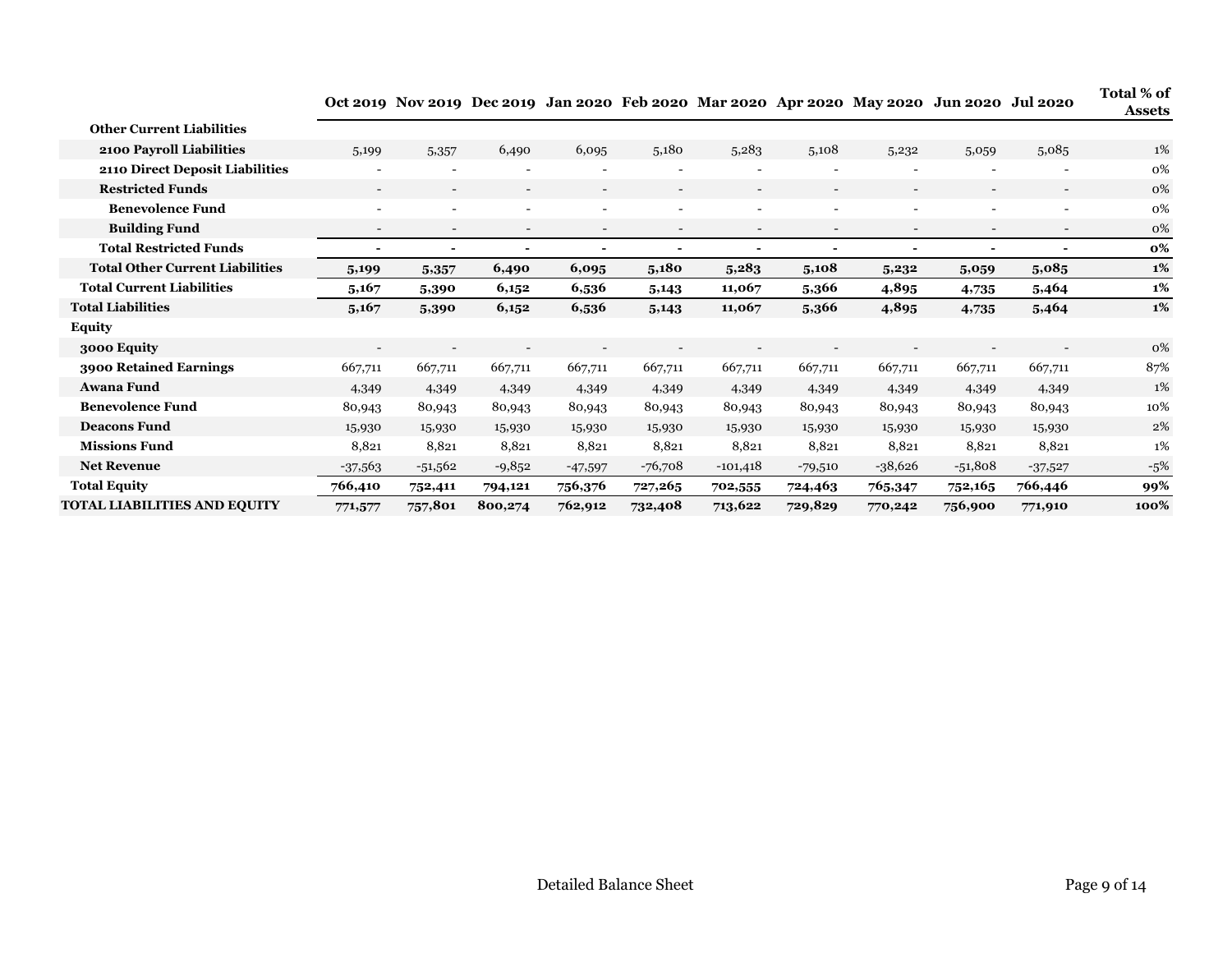# **Organization Name Statement of Cash Flows**

**October - July, 2020**

|                                                                                | <b>Total</b> |
|--------------------------------------------------------------------------------|--------------|
| <b>OPERATING ACTIVITIES</b>                                                    |              |
| <b>Net Revenue</b>                                                             | $-37,527$    |
| Adjustments to reconcile Net Revenue to Net Cash provided by operations:       |              |
| <b>Accounts Payable</b>                                                        | 23           |
| <b>Direct Deposit Liabilities</b>                                              | 17,274       |
| <b>Payroll Liabilities</b>                                                     | $-2,634$     |
| Total Adjustments to reconcile Net Revenue to Net Cash provided by operations: | 14,662       |
| Net cash provided by operating activities                                      | $-22,865$    |
| <b>INVESTING ACTIVITIES</b>                                                    |              |
| <b>Fixed Assets: Accum Depr - Building</b>                                     | 26,460       |
| <b>Fixed Assets: Accum Depr - TI</b>                                           | 880          |
| <b>Other Investments</b>                                                       | 367          |
| Net cash provided by investing activities                                      | 27,707       |
| <b>FINANCING ACTIVITIES</b>                                                    |              |
| Awana                                                                          | 4,349        |
| <b>Benevolence Fund</b>                                                        | $-3,012$     |
| <b>Deacons Fund</b>                                                            | 15,930       |
| <b>Missions Fund</b>                                                           | 8,821        |
| <b>Retained Earnings</b>                                                       | $-53,519$    |
| Net cash provided by financing activities                                      | $-2,812$     |
| Net cash increase for period                                                   | 2,031        |
| Cash at beginning of period                                                    | 224,423      |
| Cash at end of period                                                          | 226,454      |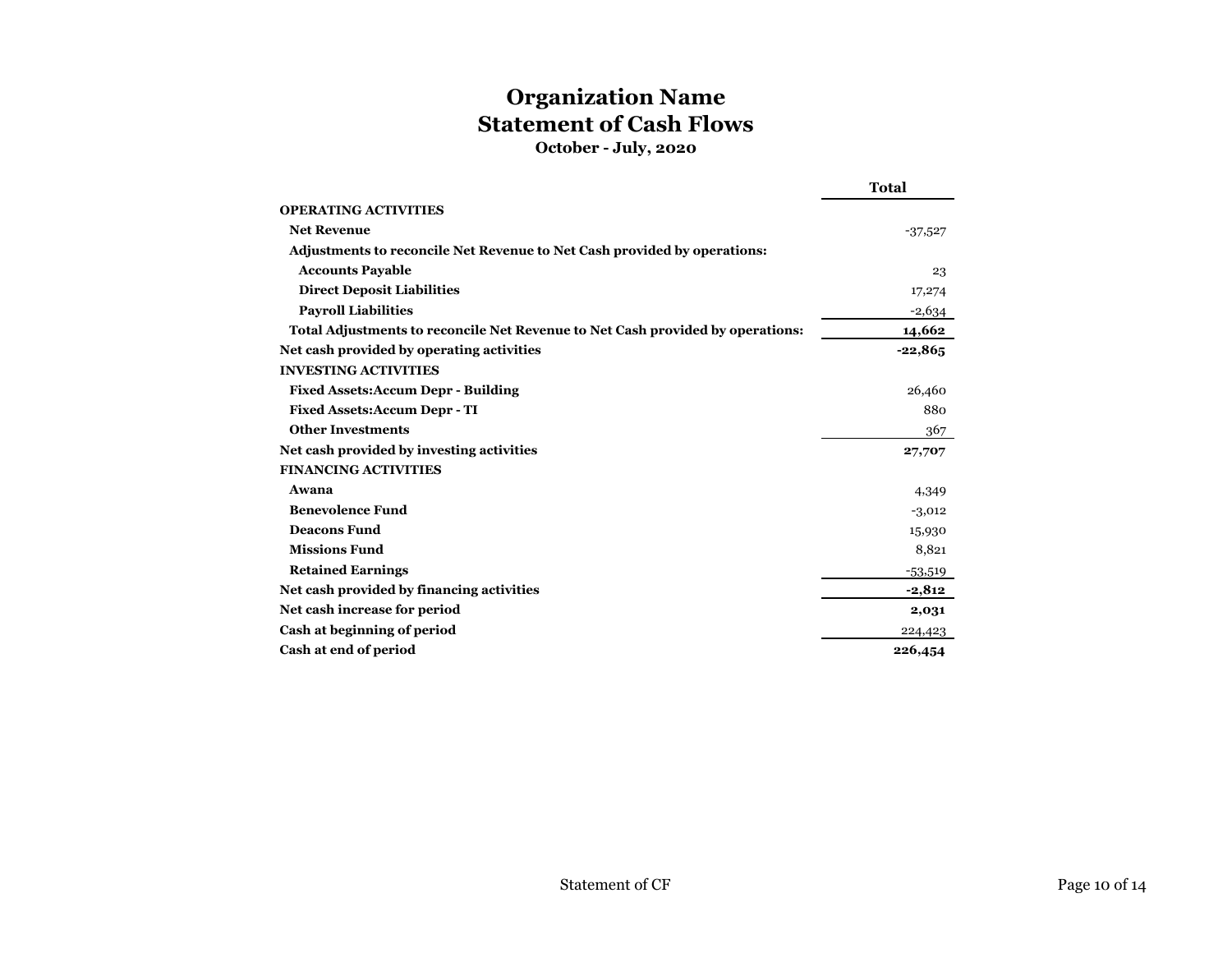#### **Organization Name Income and Expense Summary October - July, 2020**



#### *Analyst Notes:*

- *The total monthly income for the last 12 months has averaged \$81,631; up from the average of \$73,144 (12 months ago).*
- *The total monthly expenses for the last 12 months has averaged \$84,008; up from the average of \$73,421 (12 months ago).*
- *Organization Name is running an average monthly deficit of -\$2,378 for the last 12 months of activity.*

*\*Includes primary income and expense activity only (excludes other activity)*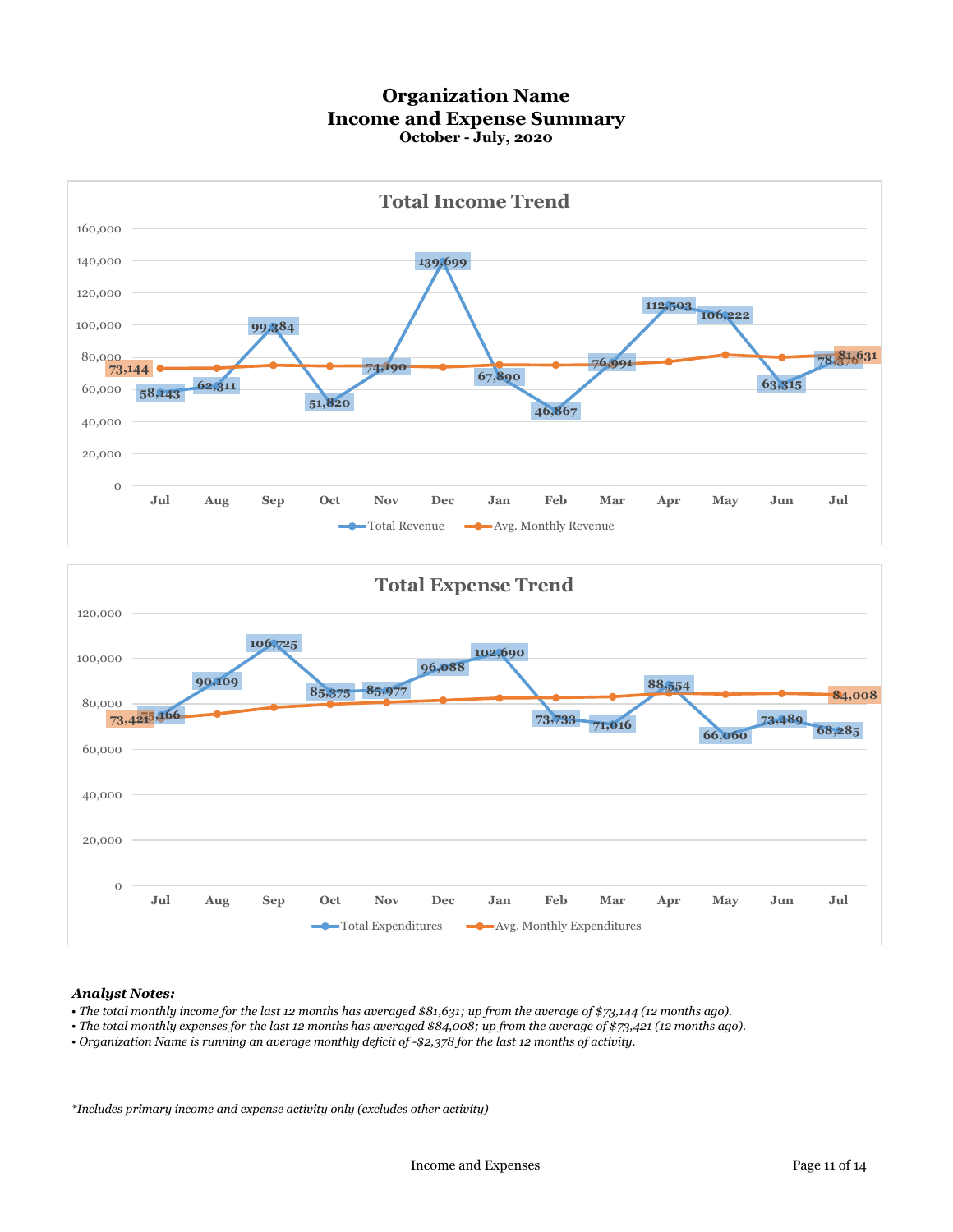#### **Organization Name Financial Metrics October - July, 2020**





#### *Analyst Notes:*

*• The Expense/Income trend shows the amount of primary expenses for every \$1 of primary income (e.g. cumulatively for the last 12 months,* 

*Organization Name spent \$1.03 for every \$1 of income).*

*• The Net Operating Margin shows that the cumulative 'bottom line' for the last 12 months is -8.3%. This is how much of the organization's income is left over after paying for all expenses to run the organization (including other income and expenses).*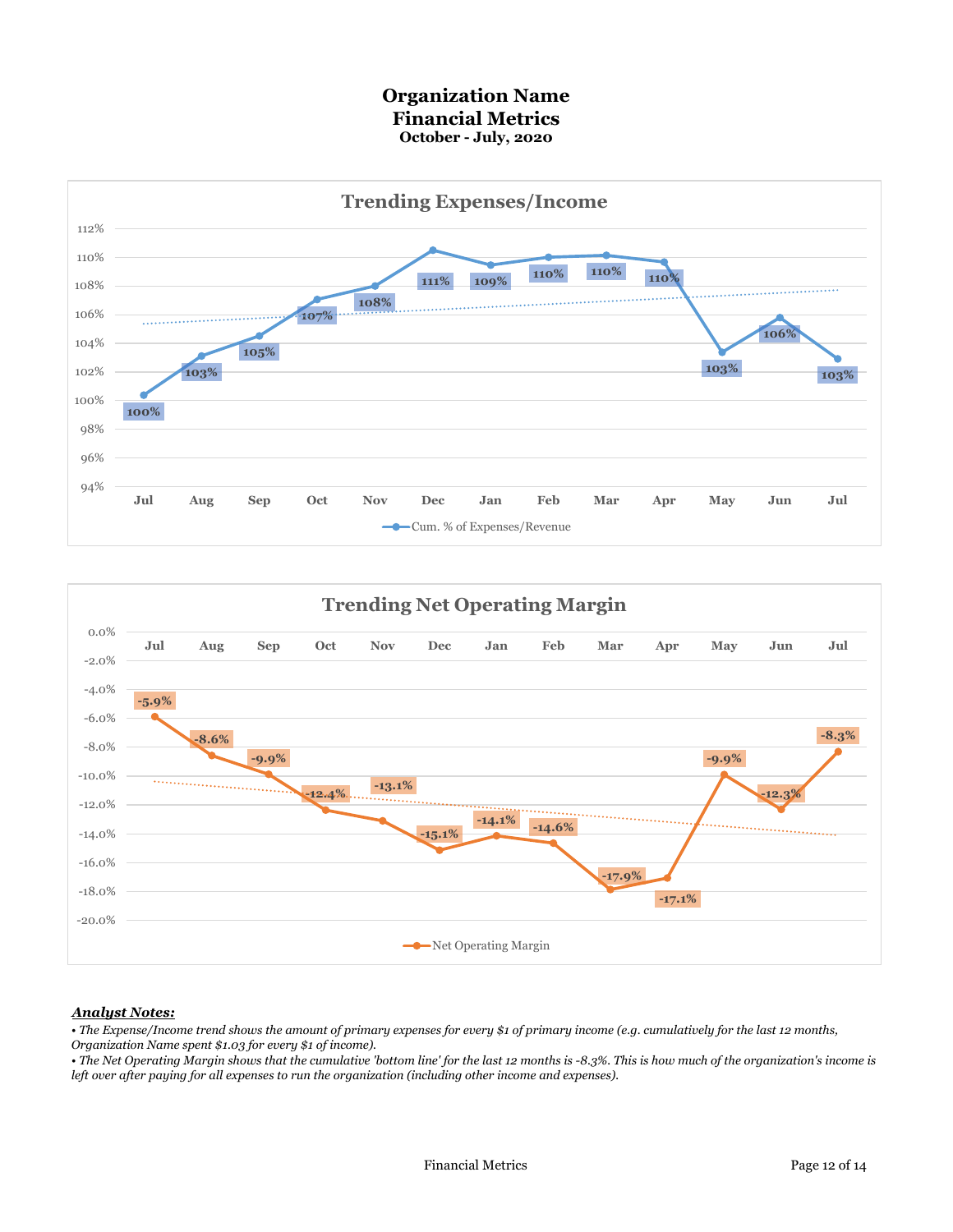### **Organization Name Cash Analysis October - July, 2020**





#### *Analyst Notes:*

*• The period ending Cash Balance for Organization Name is \$226,454 (up from \$205,609 this time 12 months ago). The Cash Balance has averaged \$203,452 for the last 12 months.*

*• The Change in Cash shows that Organization Name has retained a total cash amount of \$20,845 for the last 12 months - an average amount of \$1,737 per month (over the last 12 months).*